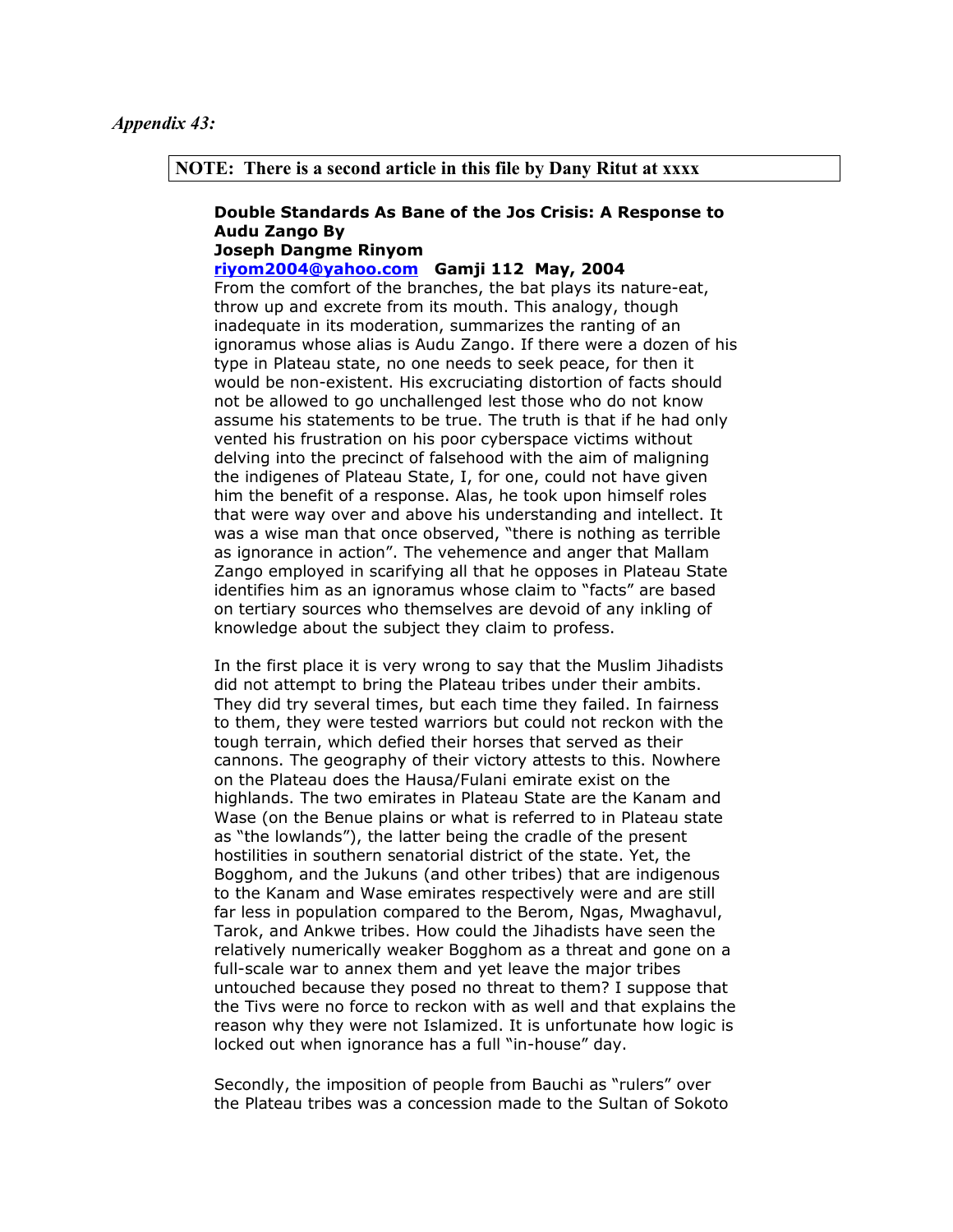who found a ready ally in the colonialists that had faced more resistance at the hands of the smaller but stubborn Plateau tribes. In the same breath, it was a token of punishment for the uncooperative stance of these tribes that they were submitted, after their pacification by the colonial white man, to their old "enemies". It may interest you to know that the Bauchi emirate, the Sultan's crony, could not hide its pleasure at the chance to subdue the tribes that had defied its fantastic military. It was therefore a galore of cruelty that marked the "rulership" of the Hausa/Fulani in parts of Plateau where they were imposed on the local population. Even at that, they could not islamize them because the tribes were never under the control of the emirates, even though under their authority. It is this singular defiance of the local tribes that had made the Hausa/Fulani fiefdom swear an everlasting enmity against the Plateau tribes. It is unfortunate that wisdom is not commonplace. Only the wise know when to give up. For instance, can the Queen of England today lay claim to any portion of the caliphate's land simply because at a point in time she had dominion over it? By the same token, what is wrong in letting go what was *given* (not even taken or conquered by the Hausa/Fulani) to the Hausa/Fulani in Plateau State by the same colonial master who today is not recognized as sovereignty even in the caliphate that currently holds on, foolishly tenaciously, to those awarded territories? Where has commonsense flied off to that it cannot be recognized that what is good for the goose is also good for the gander? These claims and counter claims cannot change the truth neither can they rewrite history. It should, therefore, be accepted no matter how bitter it is that the Hausa/Fulani's traditional reign in northern Nigeria is gone forever.

Nevertheless, it should be granted that the Hausa/Fulani settlers in Plateau State qualify to be accorded citizenship status, which they have enjoyed for a long time now. Indigeneship in Plateau State is as applicable anywhere else in Nigeria and should be so recognized until other times and events dictate otherwise. No matter the generational genealogy of a Berom man in Kano, he can hardly claim citizenship talk more of indigeneship. The concept is similar but not the same in Plateau State. Here, there are a small number of people on the Plateau that are Muslims. Of course, they are indigenes in all ramifications of the word, even if by religion they are in the least of minorities. But this is not different from the indigenes of Kano or Katsina, born Hausa/Fulani to the core that have since Christianized. Shamefully, many have had to relocate from their homes because of victimization. They have, severally, been attacked, denied scholarships, and employment simply because of their creed. No one hears about them and no one discusses them because they are Christians. The Plateau Muslims and Hausa/Fulani are treated with brotherly love. The latter, however, cannot and should not lay claim to indigeneship in Plateau State, especially in the context of presentday Nigeria. In Kanam and Wase where they (Hausa/Fulani) still lord it over the indigenous population and use that advantage to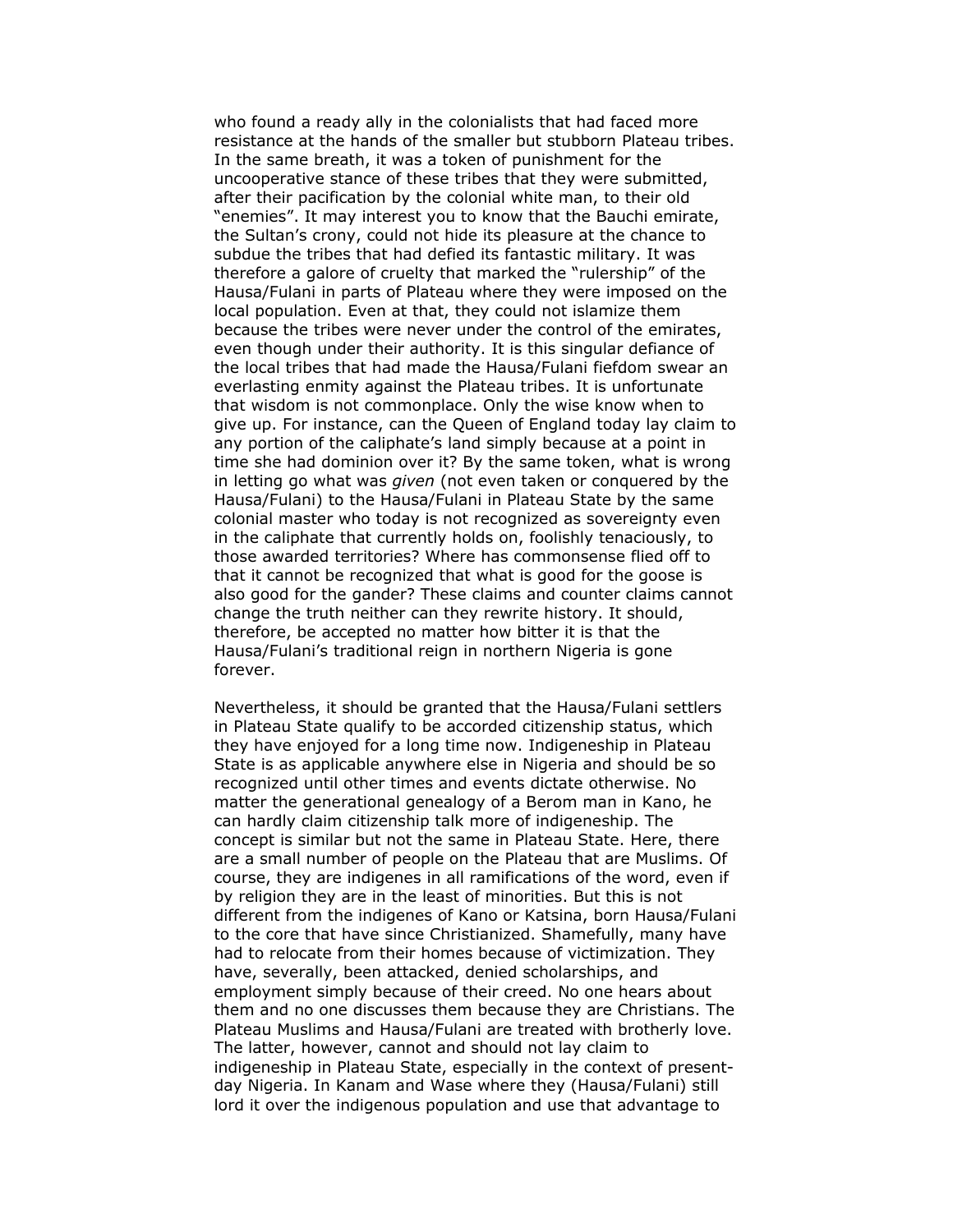claim indigeneship, they have for a long time been granted such status without any qualms. Their recent muscle- flexing in Plateau State, with the help of some conniving and irresponsible leadership in government and persons, has made the local people to take a second look at their renowned hospitality. Only a fool takes simplicity for a weakness.

Of course, it is unsurprising to hear the uproar that greeted the regrettable incidence at Yelwa where for a time the Muslim population thought they were sacred, untouchable and invincible and proceeded from such self-assigned false claims to perpetrate one of the most heinous acts in the annals of religious crises in Nigeria. It was never contemplated, even in the most stretched imagination, that a day should come to pass when people would slaughter others, who have sought refuge in a place of worship, in cold blood. It happened in Yelwa where people (?) who, undoubtedly are inferior to drunken savage pagans and who make claim to a religion that supposedly preaches peace, slaughtered Christians, including women and their children, in a Church. That singular act of bestiality, celebrated by many Muslims in the north, deserved world condemnation. Amazingly, there was a deafening (conspiracy of) silence. Not a word was heard from the likes of Ahmed Datti and Ibrahim Gambari, the self-appointed voices of the Hausa/Fulani Muslims community in Plateau State who presently brand smoking guns aimed at the state. When they should have risen to the occasion in total condemnation of their kinsmen they looked the other way and only just found their voices after the expected reprisal attack that the government did little to circumvent. History repeats itself for those who refuse to accord it the deserved attention. Know it that the same episode had been played in the Wase crisis that, by the way, was the architect of the present problem. The unprovoked sacking of the Tarok from Wase, the wholesale murder of hundreds of people, the displacement of more than ten thousand persons, many who still (even as at now) reside in refugee camps in their homeland were considered as no issues for a general uproar. No security threat existed when an "unknown" minority tribe, such as the Tarok, was at the verge of (genocidal) extinction in Wase at the hands of a "known" majority, such as the Hausa/Fulani. It is unfortunate, this double standard.

It is the complete absence of sincerity and the penchant for rascal "heroism" of our leaders that have made the problem linger this long. At the onset of the well-articulated onslaught at the Tarok in Wase two years ago, it was demanded of the state government to investigate and prosecute those responsible for the dastard act immediately. Morally inexplicable but politically correct (it paid off), the government ignored the issue and did not make any meaningful efforts at ensuring that the Tarok refugees, who had sought abode in almost all primary schools in Langtang and still spilled over into makeshift tents, were rehabilitated or provided adequate relief or returned to their villages in Wase.. In such a scenario, justice was denied, but in its nature sought other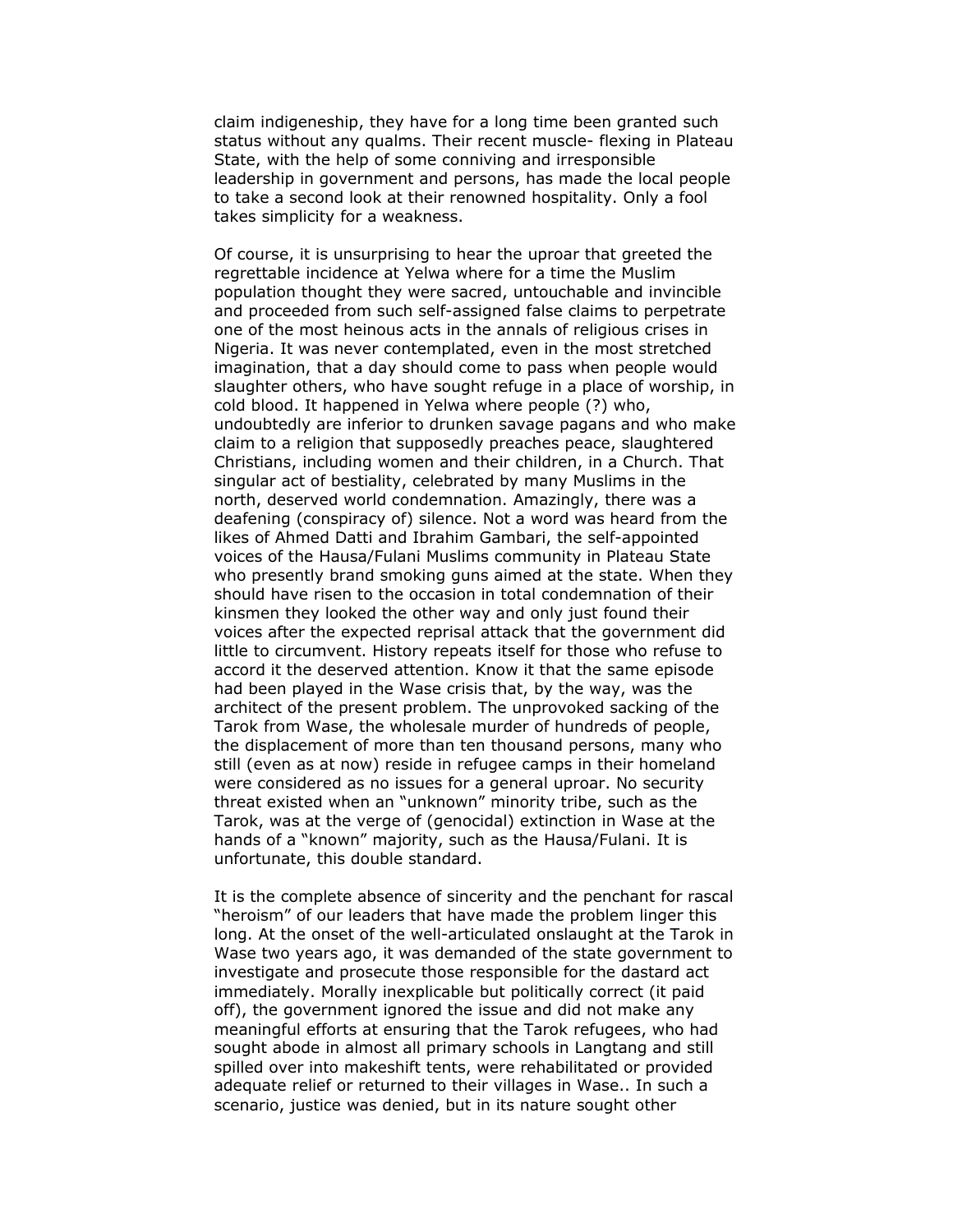avenues of expression. It should be known too that any call for justice must address the injustices of the past; else all shall be in vain. There is no moral right in prosecuting and persecuting anyone on this issue without recourse to unraveling the genesis of it. No half measures would suffice in this taproot problem. The crux of the problem must be sought and uprooted, and the calls for arms from any group or person should be regarded as a security breach that can only inflame an already overcharged situation. Leaders on all sides must be ready to apportion blames where they are due without resort to the usual, and now pervasive, sectionalism that has become the hallmark of leadership on all fronts. The animalistic behavior that often leads to wanton loss of lives and property in so-called retaliatory actions in unprovoked situations as is prevalent in places like Kano must also stop with immediate effect. A volatile action can only result into a volatile reaction, and a volatile reaction often finds response in an equally volatile "re-reaction"; a vicious cycle of death and destruction that only the likes of those presently invoking hail and brimstone on others can cherish. What a shame.

Joseph Dangme Rinyom Jenta Jos, Nigeria.

### xxxx

### **The Ethnic Cleansing by the Pagan Savages in Jos Plateau and the Illegal Gang in Government Must Be Stopped: A Rejoinder to Audu Zango By**

## **Dany Ritut**

**[danritut@yahoo.com](mailto:danritut@yahoo.com)** Gamji 113 May, 2004 Tried as hard as I could to not response to the ranting of Audu Zango, I couldn't help but to put this piece with the hope he will have a sober reflection (possibly after his dose of Kwaya) and apply a little bit of sense, decorum and respect before he starts pouring vituperation on any group of people.

It is sad, sad for the North with demented individuals like you Mr. Zango. This is exactly why efforts of groups like the Arewa Consultative Forum (ACF) to bring harmony to this region will not succeed because of the likes of you.

With so much ranting you gave in your piece, I will only extract a small portion of it to dwell with. Lets start with your name Zango, can you explain how you came about bearing the name of Campsite? I am not going to try to correct your twisting of historical facts but the problems that we are seeing today in the middle belt arose with the likes of you wanting to rewrite history by making ridiculous claims. It is a known fact in the middle belt that after settling in your campsites (Zango), the people in their typical generosity will go out of their way to try and make those